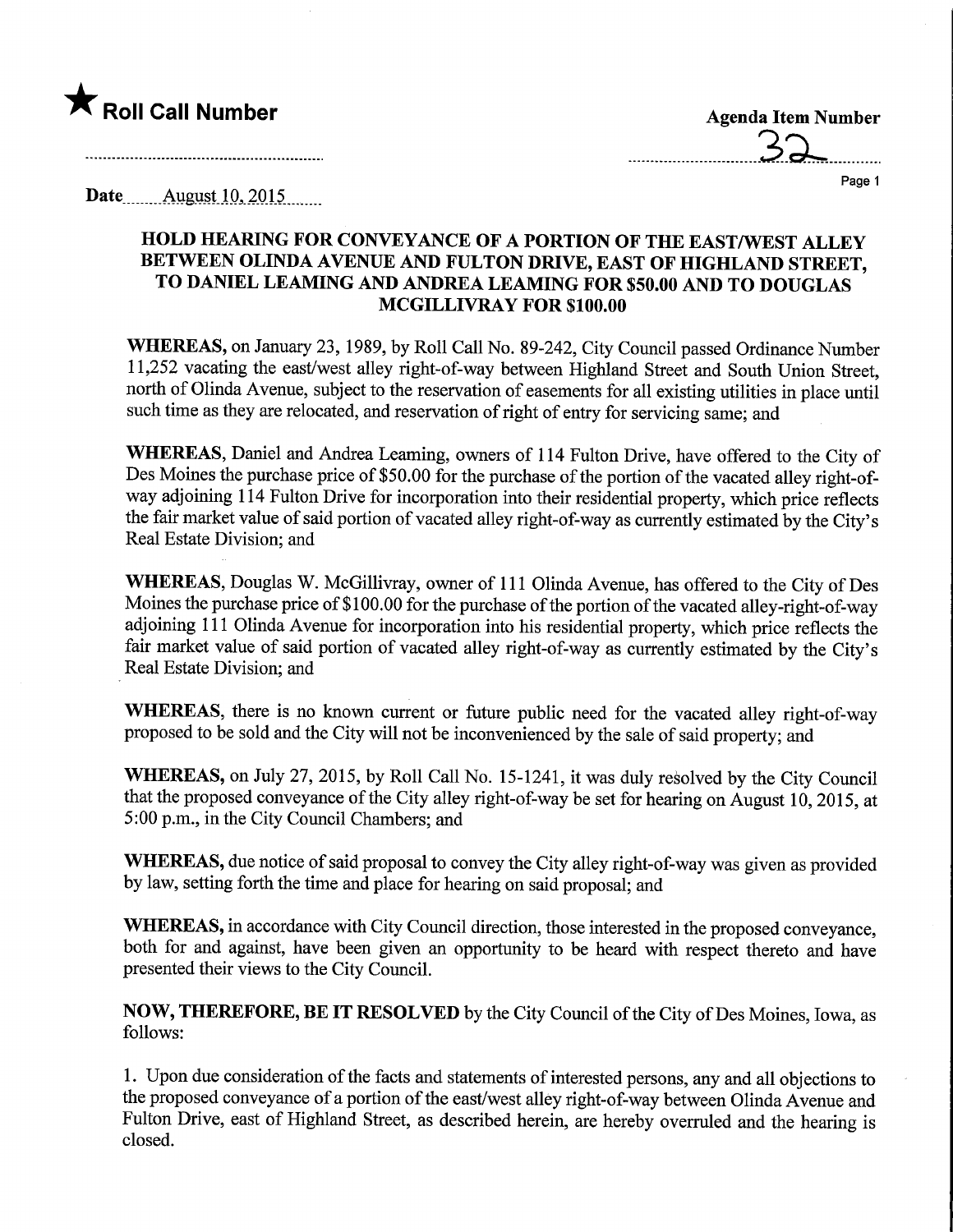## $\bigstar$  Roll Call Number

**Agenda Item Number** 

Page 2

Date **August** 10, 2015.

2. The proposed sale of such vacated right-of-way, as legally described below and to the grantees and for the consideration identified below, subject to reservation of easements therein, and said conveyance is hereby approved:

To: Daniel Leaming and Andrea Leaming For: \$50.00

THE NORTH HALF OF THE VACATED EAST-WEST ALLEY RIGHT-OF-WAY LYING SOUTH OF AND ADJOINING LOTS 333 AND 334, FIRST PLAT OF CLIFTON HEIGHTS, AN OFFICIAL PLAT, ALL NOW INCLUDED W AND FORMING A PART OF THE CITY OF DES MOINES, POLK COUNTY, IOWA, AND CONTAINING APROXIMATELY 640 SQUARE FEET.

And,

To: Douglas W. McGillivray For: \$100.00

ALL OF THE VACATED EAST-WEST ALLEY RIGHT-OF-WAY LYING NORTH OF AND ADJOINING LOTS 353 AND 354 IN THE FIRST PLAT OF CLIFTON HEIGHTS, AN OFFICIAL PLAT, ALL NOW INCLUDED IN AND FORMING A PART OF THE CITY OF DES MOINES, POLK COUNTY, IOWA, AND CONTAINING APROXIMATELY 1,280 SQUARE FEET.

4. The Mayor is authorized and directed to sign the Offers to Purchase and Quit Claim Deeds for the conveyances as identified above, and the City Clerk is authorized and directed to attest to the Mayor's signature.

5. Upon proof of payment of the consideration plus \$113.00 for publication and recording costs, the City Clerk is authorized and directed to forward the original of the Deeds, together with a certified copy of this resolution and of the affidavit of publication of the notice of this hearing, to the Real Estate Division of the Engineering Department for the purpose of causing said documents to be recorded.

6. The Real Estate Division Manager is authorized and directed to forward the original of the Deeds, together with a certified copy of this resolution and of the affidavit of publication of the notice of this hearing, to the Polk County Recorder's Office for the purpose of causing these documents to be recorded.

7. Upon receipt of the recorded documents back from the Polk County Recorder, the Real Estate Division Manager shall mail the original of the Deeds and a copy of the other documents to the grantee.

8. Non-project related land sale proceeds are used to support general operating budget expenses: Org  $-EG064090.$